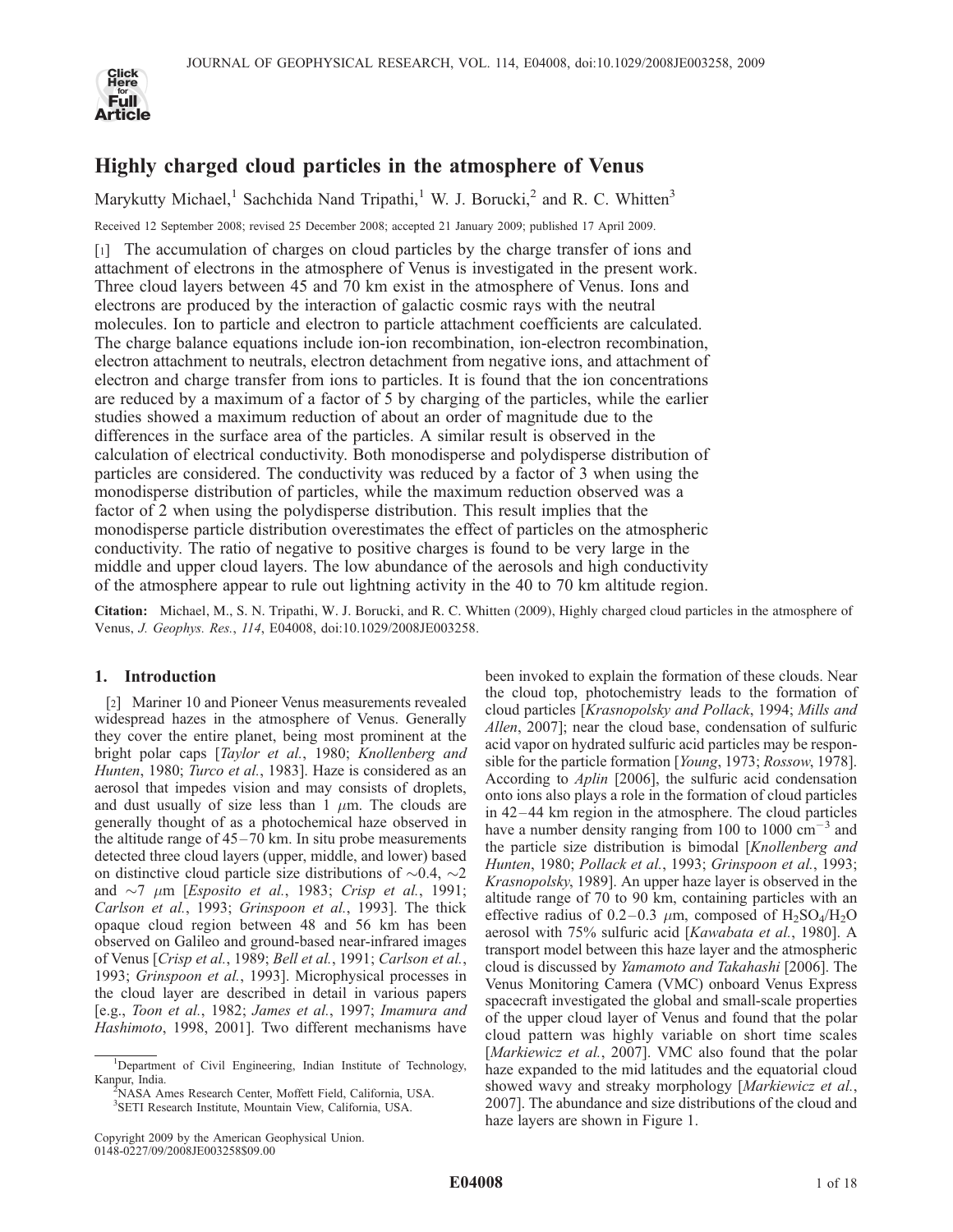

Figure 1. (a) Altitude profile of the size-integrated distribution and (b) effective particle radii [James et al., 1997] along with the cloud layers. (c) Concentration and (d) radius of monodisperse cloud particles used in the present work are compared with those used by *Borucki et al.* [1982].

[3] The cloud particles are charged by the attachment of electrons to the particles and charge transfer from the ions. Attachment and charge transfer to particles is a loss mechanism for electrons and ions and causes a reduction in atmospheric electrical conductivity. Since the cloud cover is ubiquitous in the atmosphere of Venus, reduced conductivity is a global phenomenon. Borucki et al. [1982] have

calculated the conductivity of the lower atmosphere of Venus, taking into account the then available data on the atmospheric environment and the cloud particles. Their study showed that the great abundance of cloud particles caused significant reductions of the conductivity within the clouds and has implications for lightning activity [Borucki et al., 1982; Russell, 1991].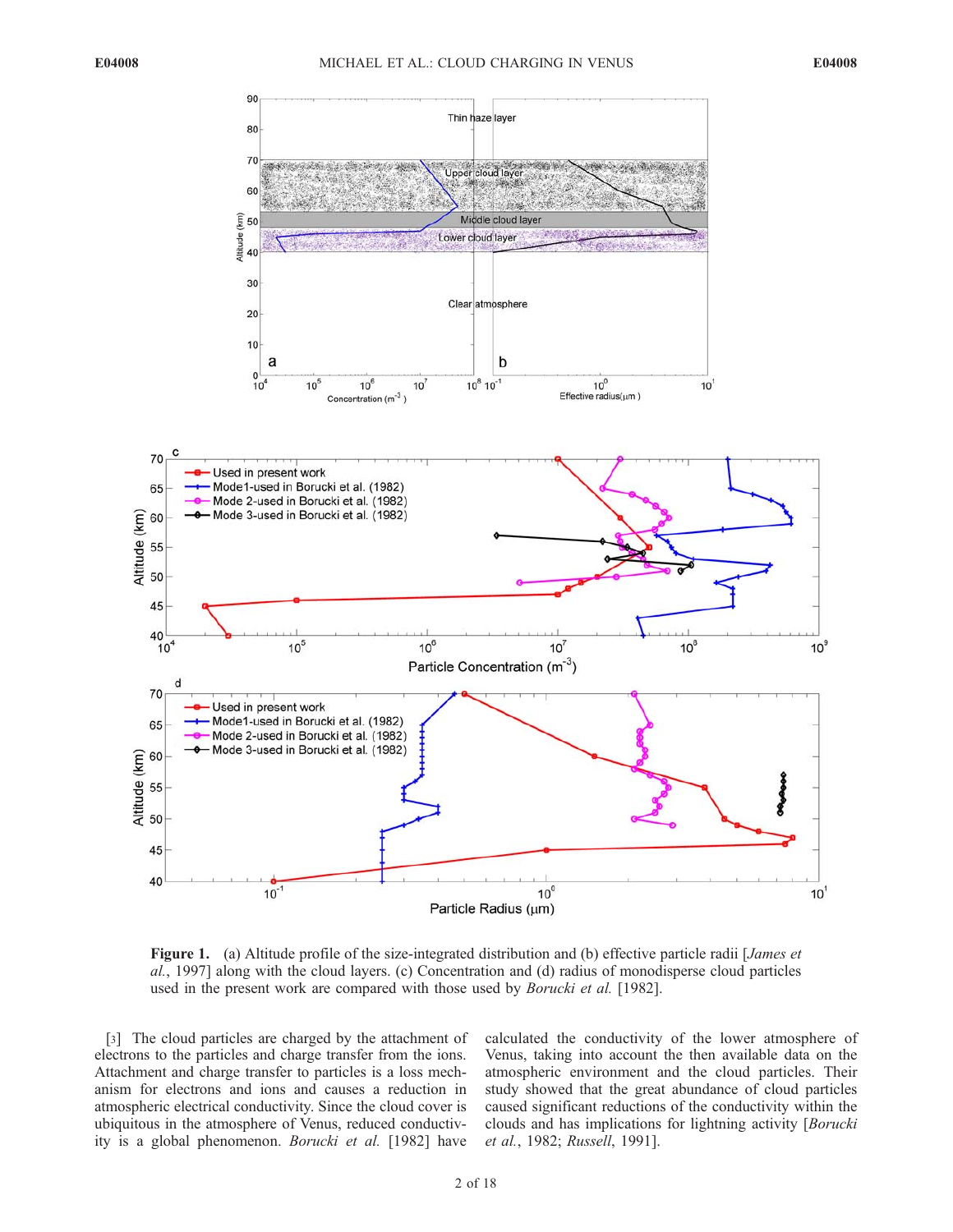[4] Lightning is a large-scale electric discharge that occurs in the planetary atmospheres when the electric field reaches a critical value. In the Earth's atmosphere, lightning is produced by thunderclouds and most of the discharges occur within the clouds. Most discharges begin within the cloud where there are large concentrations of positive and negative space charge. Electrification intensifies as the convective activity increases, and becomes intense when there is rapid vertical growth of the cloud with the development of precipitation. Though the searches for the existence of lightning in Venus in the past have been both positive [Krasnopolsky, 1983; Gurnett et al., 1991; Hansell et al., 1995] and negative [Sagdeev et al., 1986; Borucki et al., 1991; Gurnett et al., 2001], the recent observations by the Venus Express instruments detected strong, circularly polarized electromagnetic waves which have the expected properties of signals generated by lightning discharges [Russell et al., 2007]. In the middle cloud layer, the temperature and pressure are almost Earth-like with a pressure close to 0.5 bar and a temperature of about 315 K. The clouds are thought to be composed of  $H_2SO_4$ droplets, which are readily charged. Thus, lightning could occur if convection produces large potential differences within the clouds. Russell et al. [2007] also inferred that, in the Venusian atmosphere most discharges consist of intracloud strokes. The presence of lightning on Venus implies the existence of atmospheric regions in which charge separation mechanisms operate at a rate sufficient to overcome the dissipation of the separated charge by atmospheric conduction [Borucki et al., 1982]. Atmospheric electrification at various bodies in the solar system has been reviewed by *Desch et al.* [2002] and Aplin [2006]. The review of Yair et al. [2008] suggested that there is a lack of modeling work to understand the charging of cloud particles and the production of lightning discharges.

[5] In this work, the influence of cloud particles on the conductivity profile of the lower atmosphere between 40 to 70 km is studied. The thin haze layer that exists above 70 km is too tenuous, and Borucki et al. [1982] calculated the reduction in atmospheric conductivity due to the presence of this haze to be not very significant  $($ 

[6] In order to study the conductivity of the atmosphere, it is necessary to understand the ion production rates, composition, concentration, mobility, attachment coefficients to particles, and concentration and size distribution of particles. The input data, the numerical method to calculate the steady state concentration of ions, electrons and cloud particles, and the results are discussed in the following sections. The present work uses more recent data on the atmospheric environment and particle characteristics than those used by *Borucki et al.* [1982]. A more efficient method is used in the present work to calculate the ion and electron charge transfer and attachment coefficients to particles. The present model considers a polydisperse distribution of particles, whereas Borucki et al. [1982] used one, two, or three monodisperse distributions varying with altitude. A Runge-Kutta method is used in the present study which is different than the numerical method used by Borucki et al. [1982]. All the differences and similarities of the input parameters and the results are compared with those of Borucki et al. [1982]. The implication of large charges on the cloud particles for lightning in the atmosphere of Venus is also discussed.

## 2. Ion Production

[7] *Chen and Nagy* [1978] have shown that the ionizing solar ultraviolet radiation does not penetrate much below  $\sim$ 120 km. Thus, below  $\sim$ 70 km (the region of interest of the present study) galactic cosmic rays (GCR) are the principal ionizing agent for the atmosphere. The incident radiation is mainly atomic nuclei, consisting of  $\sim 90\%$  protons,  $\sim 10\%$ He nuclei, and about 1% heavier nuclei [Upadhyay et al., 1994].

[8] The shape of the cosmic ray spectrum is such that a significant fraction of the total energy flux is carried by particles with kinetic energies above 1 GeV. Borucki et al. [1982] used the method developed by *O'Brien* [1970] to calculate the cosmic ray –induced ionization rates in the Venusian atmosphere. Ionization of the atmosphere by energetic particles produces primary ions  $CO<sub>2</sub><sup>+</sup>, CO<sup>+</sup>,$  and  $O<sub>2</sub><sup>+</sup>$  and electrons. Because the collision frequency with neutral species is large, the primary ions and electrons rapidly form secondary ions and ion clusters. The conductivity of the atmosphere is governed by the mobility of these long-lived secondary ions and ion clusters, rather than by the very mobile, but short-lived, primary ions and electrons. Borucki et al. [1982] estimated that ions such as  $H_3O^+$ . SO<sub>2</sub>  $(81$  amu),  $H_3O^+H_2O$ .CO<sub>2</sub> (81 amu),  $H_3O^+$ . $(H_2O)_3$  (73 amu), and  $H_3O^+$ .( $H_2O$ )<sub>4</sub> (91 amu) are the most abundant positive ion clusters and that these dominate the conductivity owing to positive ions. In the atmosphere of Venus, sulfur dioxide and oxygen are the major gaseous species to which free electrons may attach.  $O_2^-$  readily transfers its charge to sulfur dioxide and the subsequent reactions of  $SO_2^-$  are uncertain. The study of *Keesee et al.* [1980] suggested that  $(SO_2)_2$  would prevail above about 25 km. A review of the cluster ions produced, their interaction with the particles and the atmospheric electrification is reported by Aplin [2006]. The ion production rates reported by *Borucki et al.* [1982], which has been considered the best estimate [*Aplin*, 2006], have been used in the present work for altitudes less than 70 km in the Venusian atmosphere; the mass of positive and negative ions clusters considered are 83 and 128 amu, respectively.

## 3. Venusian Clouds

[9] The clouds of Venus are generally thought of as a photochemical haze observed in the altitude range of 45– 70 km. Droplets of  $H_2SO_4 + H_2O$  were identified in the upper cloud layer from polarimetric observations [Hansen and Hovenier, 1974] who suggested an  $H_2SO_4$  concentration of  $\sim$ 75 wt %. Spectroscopic observations by *Pollack et* al. [1978] showed that the concentration of H<sub>2</sub>SO<sub>4</sub> is  $\sim$ 84  $\pm$ 2 wt % at the cloud tops, and the consistency of this concentration level with gaseous concentrations in the cloud top region has been emphasized recently by Krasnopolsky [2007]. The modeling study by Krasnopolsky and Pollack [1994] suggested that the  $H_2SO_4-H_2O$  system in the Venus clouds has a constant  $H_2SO_4$  concentration of 85 wt % for the sulfuric acid aerosols in the upper cloud layer, increasing to 98 wt % at the lower cloud boundary. Microphysical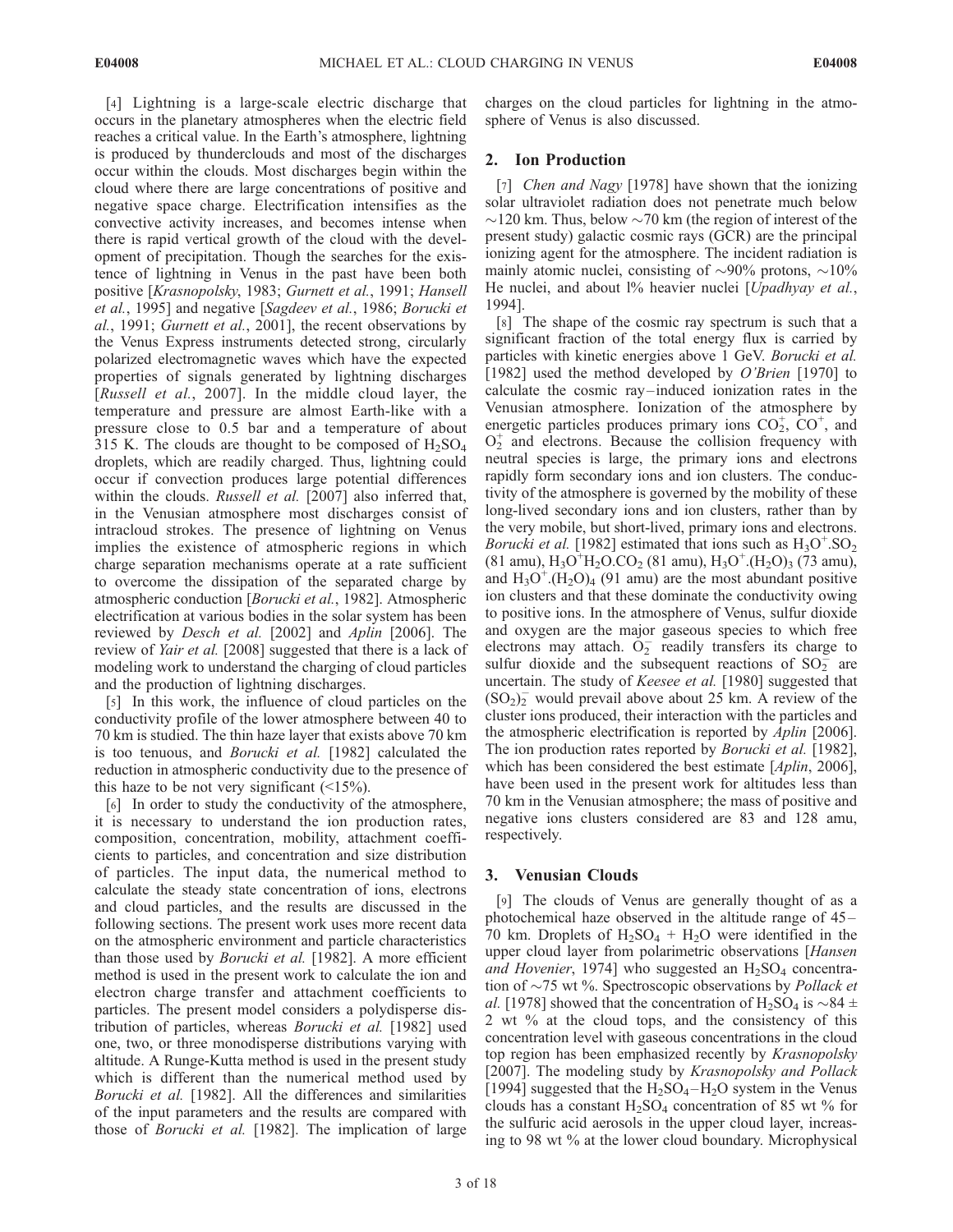

Figure 2. Polydisperse distribution of cloud particles at various altitudes.

processes in the cloud layer are described in detail in various papers [e.g., *Toon et al.*, 1982; James et al., 1997; Imamura and Hashimoto, 1998, 2001].

[10] *James et al.* [1997] developed a numerical microphysical model of the condensational cloud of Venus, which treats vertical transport of sulfuric acid and water solution aerosols, their nucleation, growth, evaporation, coagulation, and sedimentation. The vertical profiles of sulfuric acid gas and water vapor, cloud microphysical properties and the acid concentration of the aerosol particles are predicted by the model of *James et al.* [1997] and are in agreement with Pioneer Venus observational data and Magellan radio occultation data. They found that the lower Venus cloud is formed as a consequence of a large upward flux of sulfuric acid vapor from the evaporation region below the cloud base and that the heterogeneous nucleation of sulfuric acid and water vapors is a plausible mechanism for the formation of the lower cloud in the atmosphere of Venus. The size distribution of cloud particles is approximately bimodal in the middle cloud and trimodal in the lower cloud. The smallest mode is formed by cloud condensation nuclei diffused from below the cloud. The largest mode is formed by cloud droplets nucleated near the top of the cloud. The droplets continue to grow while sedimenting; thus, the

mean size of this mode increases toward the bottom of the cloud. The middle mode, present in the lower cloud, is a result of heterogeneous nucleation on soluble cores. The aerosols that contain enough soluble material to reduce the vapor pressure significantly are activated to become cloud droplets and form this mode. Those containing less soluble material remain behind as aerosols of the smallest mode [James et al., 1997].

[11] In the present work, the lower cloud region is considered to be the altitude region from 40 to 48 km, the middle cloud as the altitude region 49 to 52 km, and the upper cloud as the altitude region from 53 to 70 km. A schematic of the cloud layers is presented in Figures 1a and 1b. The lower cloud layer is considered to have a trimodal distribution of particles while the middle and upper layers are considered bimodal. James et al. [1997] reported the lognormal distribution of cloud particles at various altitudes corresponding to the lower, middle, and upper cloud layers. These distributions are used in the present work for the altitudes considered in the model corresponding to the lower, middle, and upper cloud layers. The effective radii of particles (0.02 to 10  $\mu$ m) are divided into 10 bins in a geometric progression. The abundance and size distribution of particles which are observed by the Pioneer Venus

Table 1. Properties of Polydisperse Distribution of Cloud Particles<sup>a</sup>

|                                   | Mode 1                 |      | Mode 2                 |      | Mode 3                   |                          |
|-----------------------------------|------------------------|------|------------------------|------|--------------------------|--------------------------|
|                                   | $r_{\rm m}$ ( $\mu$ m) |      | $r_{\rm m}$ ( $\mu$ m) |      | $r_{\rm m}$ ( $\mu$ m)   |                          |
| Lower cloud $(40-48 \text{ km})$  | 0.10                   | 1.20 | 0.25                   | 1.23 | 4.00                     | 1.80                     |
| Middle cloud $(49-52 \text{ km})$ | 0.15                   | 1.25 | 3.50                   | . 90 |                          | $\overline{\phantom{0}}$ |
| Upper cloud $(53-70 \text{ km})$  | 0.18                   | .29  | 1.00                   | 2.16 | $\overline{\phantom{a}}$ | $\overline{\phantom{0}}$ |

<sup>a</sup>Mode 1, mode 2, and mode 3 are lognormal distributions,  $N(r) = (N/(\sqrt{2\pi}r \ln \sigma)) \exp [-(\ln r - \ln r_m)^2/(2\ln^2 \sigma)]$ . The mean radius is r<sub>m</sub>, and the standard deviation is  $\sigma$ .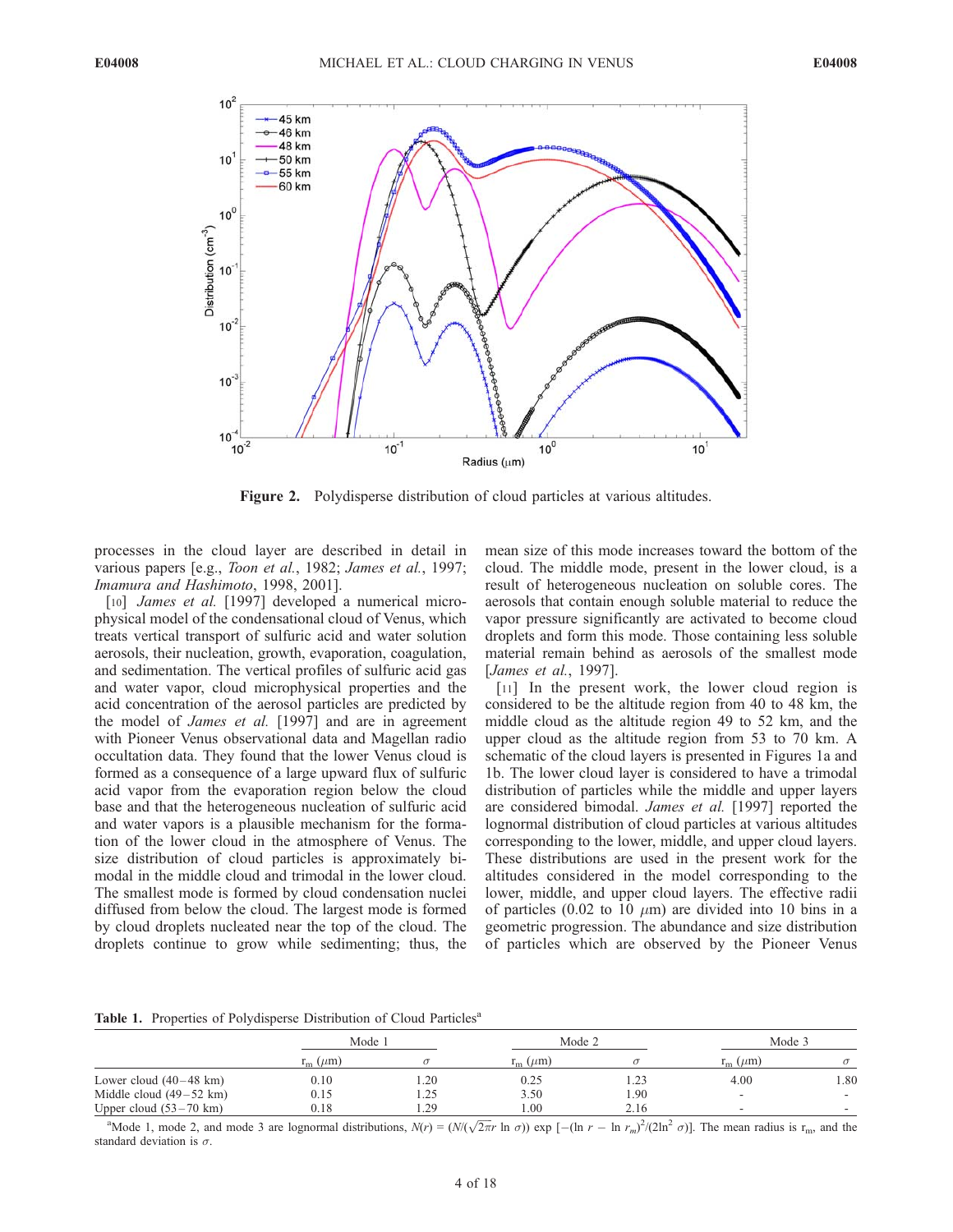

Figure 3. Flow diagram of the charging calculation of aerosols in the atmosphere of Venus.

instruments [Knollenberg and Hunten, 1980] are modeled by James et al. [1997] and are used in the present study (see Figures 1a and 1b, respectively). The particle concentration and effective radii used by Borucki et al. [1982] are compared with those used in the present work and are presented in Figures 1c and 1d, respectively. The polydisperse distribution generated is presented in Figure 2, and the parameters are presented in Table 1. This distribution is

superior to those three monodisperse distributions of particles used by Borucki et al. [1982], where the radii remain almost a constant for each distribution.

## 4. Description of the Model and Method of Calculation

[12] The flow diagram of the model for the charging of particles by the attachment of ions and electrons is presented in Figure 3. The basic inputs to the model are the standard atmosphere (temperature and pressure), aerosol abundance, and effective radii of aerosols. The aerosol abundance and the effective radii were discussed in section 3. The production of ions and electrons by the interaction of GCR was discussed in section 2. The neutral number density and temperature profiles are taken from Krasnopolsky [2007] and Bertaux et al. [2007] and are provided in Figures 4 and 5. The neutral number density and temperature are similar to those used by Borucki et al. [1982] as shown in Figures 4 and 5. The ion mobility and the ion mean free path agree very well with those used by Borucki et al. [1982]. The ion-ion recombination coefficient is calculated using the method of Hua and Holzworth [1996] and is within 20% of that used in the work of Borucki et al. [1982] for regions where clouds are present (40 to 70 km). Tinsley and Zhou [2006] used a different expression to calculate the ion-ion recombination coefficient and found to be in the same order of magnitude as used in the present study and using their expression does not alter the atmospheric conductivity significantly (<10%). The electron-ion recombination coefficient and the electron



Figure 4. Neutral concentration of the atmosphere of Venus used in the present study compared with that used by Borucki et al. [1982].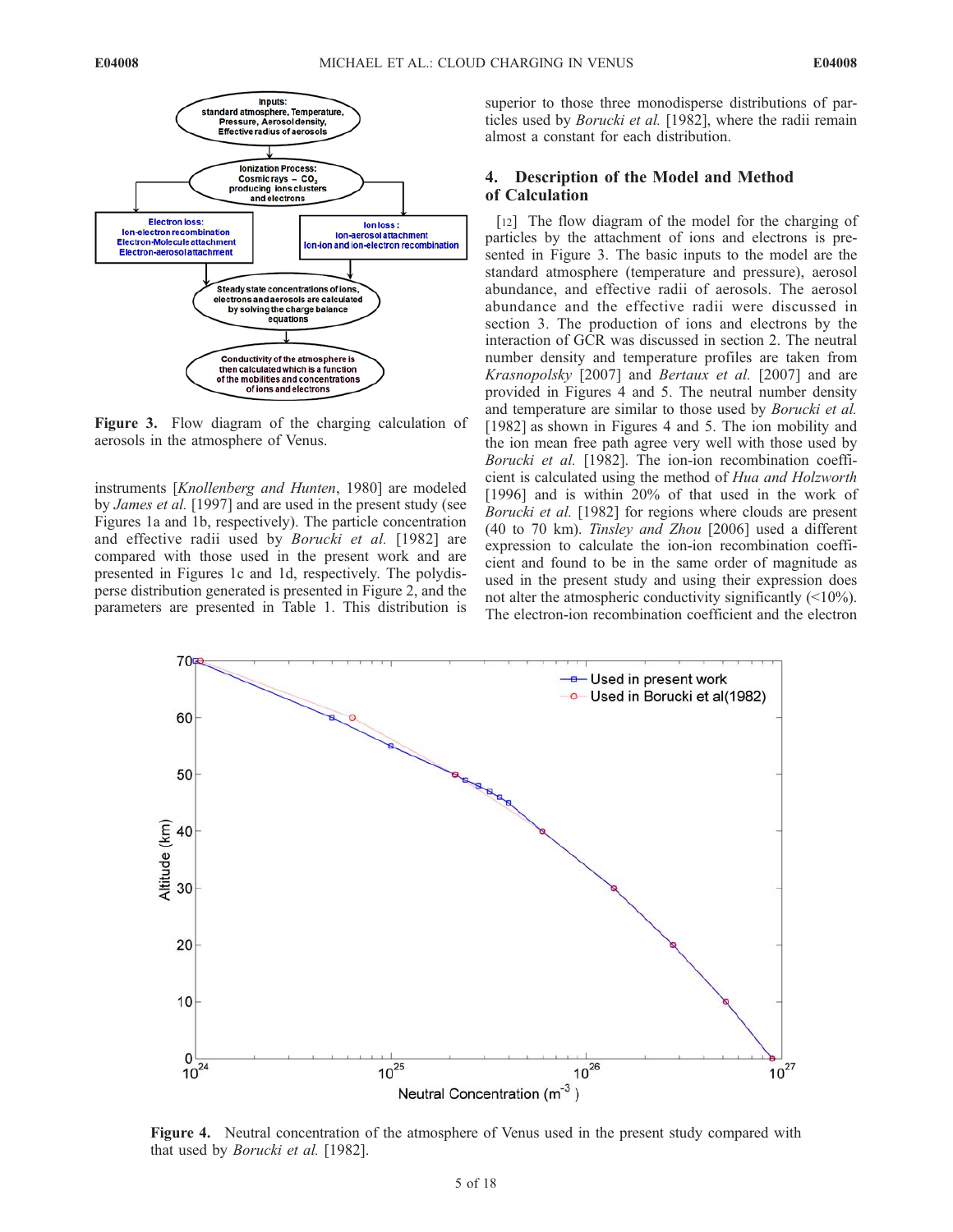

Figure 5. Temperature profile of the atmosphere of Venus used in the present study compared with those used by Borucki et al. [1982].

detachment coefficients are similar to those calculated by Borucki et al. [1982]. The ion charge transfer and electron attachment coefficients are calculated using the method developed by *Hoppel and Frick* [1986]. This calculation is discussed by Michael et al.[2007, 2008], Tripathi and Michael

[2008], and *Tripathi et al.* [2008]. The typical values of these coefficients of positive ions, negative ions and electrons at 55 km in the atmosphere of Venus are provided in Figures  $6a-6c$ , respectively and those at 49 km are presented in Table 2. The attachment and charge transfer



Figure 6. (a) Positive ion to particle, (b) negative ion to particle, and (c) electron to particle attachment coefficient at 55 km. Ion to  $-10$  and E to  $-10$  in the legend represent the attachment coefficient of the ions and electrons, respectively, to the particle with charge  $-10e$ .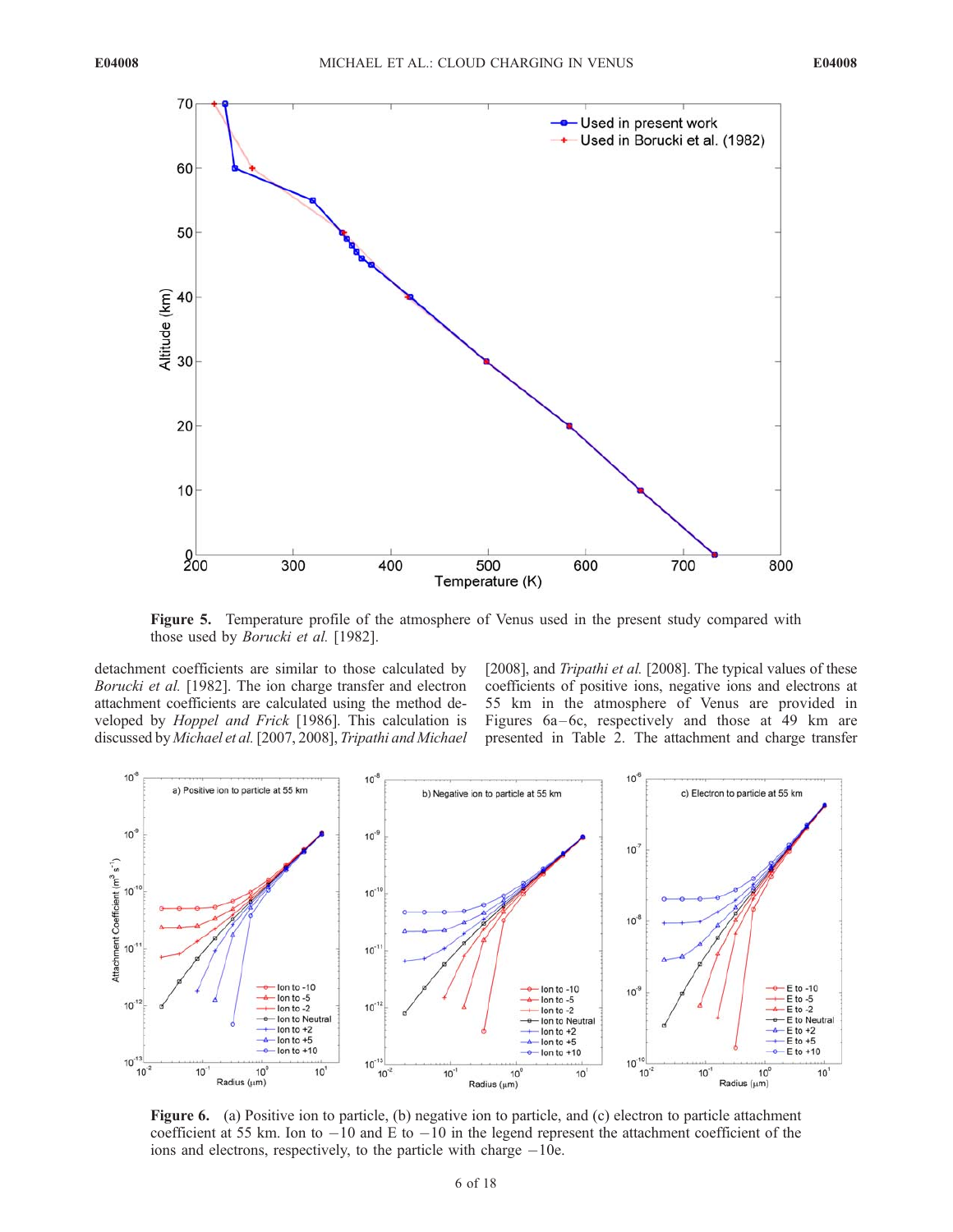Table 2. Attachment Coefficient  $\beta$  of Positive Ions, Negative Ions, and Electrons to Cloud Particles at 49 km

|                                             | Radius $(\mu m)$ |              |               |            |            |            |            |  |  |
|---------------------------------------------|------------------|--------------|---------------|------------|------------|------------|------------|--|--|
| $\beta^a$ (m <sup>3</sup> s <sup>-1</sup> ) | 0.02             | 0.08         | 0.16          | 0.64       | 1.28       | 5.12       | 10.24      |  |  |
|                                             |                  |              | Positive Ions |            |            |            |            |  |  |
| $-10$                                       | $3.23E-11^{b}$   | 3.25E-11     | 3.46E-11      | 6.60E-11   | $1.11E-10$ | 3.81E-10   | 7.40E-10   |  |  |
| $-5$                                        | 1.55E-11         | 1.67E-11     | 2.25E-11      | 5.61E-11   | $1.02E-10$ | 3.73E-10   | $7.32E-10$ |  |  |
| $-2$                                        | 5.35E-12         | 9.79E-12     | 1.57E-11      | 5.05E-11   | 9.63E-11   | 3.68E-10   | 7.27E-10   |  |  |
| $\boldsymbol{0}$                            | 8.95E-13         | 5.37E-12     | 1.15E-11      | 4.68E-11   | 9.28E-11   | $3.64E-10$ | $7.23E-10$ |  |  |
| $\frac{2}{5}$                               | $0.00E + 00$     | 1.86E-12     | 7.70E-12      | 4.34E-11   | 8.95E-11   | $3.61E-10$ | 7.20E-10   |  |  |
|                                             | $0.00E + 00$     | $0.00E + 00$ | 2.11E-12      | 3.83E-11   | 8.45E-11   | 3.56E-10   | 7.15E-10   |  |  |
| 10                                          | $0.00E + 00$     | $0.00E + 00$ | $0.00E + 00$  | 2.99E-11   | 7.65E-11   | 3.48E-10   | 7.07E-10   |  |  |
|                                             |                  |              | Negative Ions |            |            |            |            |  |  |
| $-10$                                       | $0.00E + 00$     | $0.00E + 00$ | $0.00E + 00$  | 2.72E-11   | 7.09E-11   | 3.26E-10   | $6.62E-10$ |  |  |
| $-5$                                        | $0.00E + 00$     | $0.00E + 00$ | 1.75E-12      | 3.52E-11   | 7.85E-11   | 3.33E-10   | 6.70E-10   |  |  |
| $-2$                                        | $0.00E + 00$     | 1.56E-12     | 6.78E-12      | 4.00E-11   | 8.32E-11   | 3.38E-10   | 6.74E-10   |  |  |
| $\boldsymbol{0}$                            | 7.42E-13         | 4.70E-12     | $1.03E-11$    | 4.33E-11   | 8.64E-11   | 3.41E-10   | $6.77E-10$ |  |  |
| $\overline{\mathbf{c}}$                     | 5.01E-12         | 8.14E-12     | $1.43E-11$    | 4.68E-11   | 8.97E-11   | 3.44E-10   | 6.80E-10   |  |  |
| 5                                           | 1.45E-11         | 1.54E-11     | 2.08E-11      | 5.21E-11   | 9.46E-11   | 3.49E-10   | 6.85E-10   |  |  |
| 10                                          | 3.02E-11         | 3.03E-11     | 3.20E-11      | 6.14E-11   | $1.03E-10$ | 3.57E-10   | 6.93E-10   |  |  |
|                                             |                  |              | Electrons     |            |            |            |            |  |  |
| $-10$                                       | $0.00E + 00$     | $0.00E + 00$ | $0.00E + 00$  | 1.18E-08   | 3.08E-08   | 1.41E-07   | 2.87E-07   |  |  |
| $-5$                                        | $0.00E + 00$     | $0.00E + 00$ | $7.61E-10$    | 1.53E-08   | 3.41E-08   | 1.45E-07   | 2.91E-07   |  |  |
| $-2$                                        | $0.00E + 00$     | 6.77E-10     | 2.94E-09      | 1.74E-08   | 3.61E-08   | 1.47E-07   | 2.93E-07   |  |  |
| $\boldsymbol{0}$                            | 3.22E-10         | 2.04E-09     | 4.49E-09      | 1.88E-08   | 3.75E-08   | 1.48E-07   | 2.94E-07   |  |  |
|                                             | 2.18E-09         | 3.53E-09     | 6.19E-09      | $2.03E-08$ | 3.89E-08   | 1.49E-07   | 2.95E-07   |  |  |
| $rac{2}{5}$                                 | 6.28E-09         | 6.68E-09     | 9.03E-09      | 2.26E-08   | 4.11E-08   | 1.51E-07   | 2.97E-07   |  |  |
| 10                                          | 1.31E-08         | 1.32E-08     | 1.39E-08      | 2.67E-08   | 4.48E-08   | 1.55E-07   | 3.01E-07   |  |  |

<sup>a</sup>The  $\beta$  values of  $-10$ ,  $-5$ , etc., represent the attachment coefficient of positive ions, negative ions, and electrons, respectively, to the particles of charge  $-10e$ ,  $-5e$ .<br>b<sub>Pead</sub> 3.

Read 3.23E-11 as  $3.23 \times 10^{-11}$ .

coefficients are in very good agreement (within 10%) with those of Borucki et al. [1982] in the diffusive regime (below 60 km). Hoppel [1985] and Hoppel and Frick [1986] calculated the ion-aerosol attachment coefficients in the terrestrial atmosphere and are found to be within 20% of those calculated for particles of similar size in the atmosphere of Venus.

[13] The concentrations of ions, electrons and aerosols can be found from the charge balance equations. These constitute a set of  $(2s + 1) \times k + 3$  simultaneous differential equations, where  $s$  is the maximum number of elementary charges allowed on a particle and k is the radius index of polydisperse particles [Yair and Levin, 1989]. The ion and electron charge balance equations can thus be written as

$$
\frac{dn^{+}}{dt} = q - \alpha n^{+} n^{-} - \alpha_{e} n^{+} n^{e} - n^{+} \sum_{i} \sum_{k} \beta_{1k}^{(i)} N_{k}^{i} \qquad (1)
$$

$$
\frac{dn^{-}}{dt} = \beta_j n_j n^e - \alpha n^+ n^- - n^- \sum_i \sum_k \beta_{2k}^{(i)} N_k^i - F n^- \tag{2}
$$

$$
\frac{dn^e}{dt} = q - \alpha_e n^+ n^e - \beta_j n_j n^e - n^e \sum_i \sum_k \beta_{ek}^{(i)} N_k^i + F n^- \tag{3}
$$

Here,  $q$  is the ion production rate (which is the same for the positive ions and electrons),  $\alpha$  is the ion-ion recombination coefficient,  $\alpha_e$  is the electron-ion recombination coefficient,  $\beta_{mk}^{i}$  is the charge transfer coefficient for ions of polarity m (1 for positive and 2 for negative) to particles with charge  $i$ and the radius index  $k$ ,  $\overline{\beta}_{ek}^{i}$  is the electron attachment coefficient to particles with charge i and radius index  $k$ ,  $\beta_i$  is the electron attachment coefficient to neutral species  $n_i$ , and

 $N_k^i$  is the density of particles of charge i and radius index k.  $\beta_j$  is estimated as  $1 \times 10^{-21}$  m<sup>3</sup> s<sup>-1</sup> on the basis of the work of Christophorou [1980]. F represents the collisional detachment of electrons from negative ions and is evaluated using the equation from *Arnold* [1964] and found to be negligible in the 40 to 70 altitude region.

$$
F \approx p\pi^{1/2} \frac{L_m}{L_I} \frac{P}{KT} \sigma^2 \left(\frac{8KT}{\pi m}\right)^{1/2} \left(\frac{E_a}{KT} + 1\right) \exp\left(-\frac{E_a}{KT}\right) \tag{4}
$$

Here  $p$  is the probability of an energetic collision removing an electron ( $\sim$ 0.02),  $L_M/L_I$  is the ratio of the mean free path of neutral molecules to that of ions, P is the pressure,  $\sigma$  is the collision cross section ( $\sim 10^{-8}$  cm<sup>2</sup>),  $E_a$  is the electron affinity of the negative ions ( $\sim$ 2 eV), *m* is the mass of the negative ions,  $k$  is the Boltzmann constant, and  $T$  is the temperature.

[14] *Parthasarathy* [1976] derived a steady state recurrence relation to compute the buildup of electric charge on aerosol particles due to collision with positive and negative ions and electrons. Jensen and Thomas [1991] reported a method for computing electron attachment and ion charge transfer coefficients. Whitten et al. [2007] modified the recurrence expression given by Parthasarathy [1976] to estimate the charge distribution on aerosols and developed the method to evaluate the time dependence of the charge accumulation by aerosols. The time dependant charge balance equations for the aerosols are

$$
\frac{dN_k^i}{dt} = \beta_{1k}^{(i-1)} n^+ N_k^{(i-1)} + \beta_{2k}^{(i+1)} n^- N_k^{(i+1)} + \beta_{ek}^{i+1} n^e N_k^{(i+1)} - \beta_{1k}^{(i)} n^+ N_k^i
$$
  
-  $\beta_{2k}^{(i)} n^- N_k^i - \beta_{ek}^i n^e N_k^i$  (5)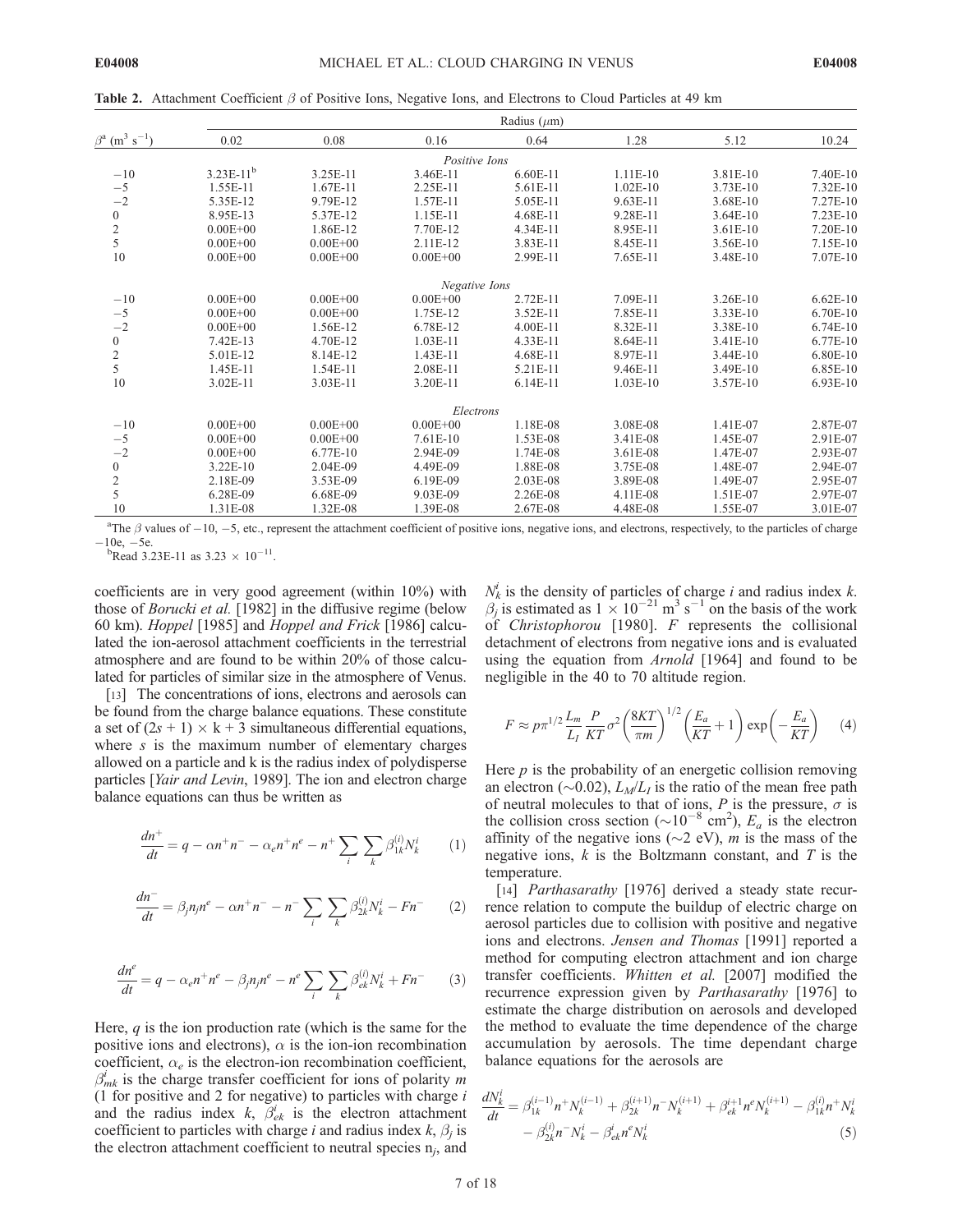

Figure 7. Variation in the ion and electron concentration in the absence of cloud particles.

The differential equations are solved using the fourth-order Runge-Kutta method. This method numerically integrates ordinary differential equations by using a trial step at the midpoint of an interval to cancel out lower-order error terms. This approach is used to solve the set of equations at every altitude using the charge conservation as a constraint on the calculations:

$$
zp + n^{+} - n^{-} - n^{e} = 0
$$
 (6)

Here  $n^+$ ,  $n^-$  and  $n^e$  are the positive, negative ions and electrons densities, respectively and zp is the total charge on the aerosols which is expressed as

$$
zp = \sum_{p} pN_p \tag{7}
$$

where  $N_p$  is the density of aerosols with charge state p. The altitudes between 40 and 70 km are divided into 14 bins with 1 km bin where the cloud particle concentration and radii are changing rapidly. A similar numerical method was used to estimate the aerosol charging in the nighttime and daytime atmosphere of Mars [Michael et al., 2007, 2008], during Martian dust storms [Michael and Tripathi, 2008], in the atmosphere of Titan [Borucki et al., 2006; Whitten et al., 2007], and in the atmosphere of Jupiter [Whitten et al., 2008].

[15] After steady state is achieved, the conductivity of the atmosphere is calculated as

$$
\sigma = e(n^+K_+ + n^-K_- + n^eK_e)
$$
 (8)

where, e is the electronic charge,  $n^+$ ,  $n^-$  and  $n^e$  are the number densities of ions and electrons and the  $K_{+}$ ,  $K_{-}$ , and  $K_e$  are the corresponding mobilities.

[16] Initially the concentrations of positive ions and electrons are considered equal and estimated as  $(q/\alpha_e)^{0.5}$ . Negative ions are formed by the attachment of electrons to the neutrals. Ions and electrons are lost by the ion-ion recombination, ion-electron recombination, and charge transfer to cloud particles. Negative ions are also lost by detachment of electrons from ions also. As shown by Borucki et al. [1982] electron detachment is important only at the lower altitudes. To understand the effect of these processes alone, the calculations were carried out in the absence of cloud particles keeping equal concentration of positive ions and electrons and no negative ions initially. i.e. the summation terms in equations  $(1)$ ,  $(2)$ , and  $(3)$  are assumed to be zero. The variation in the ion and electron concentrations is depicted in Figure 7.

[17] It is clear that most of the electrons are lost in the lower atmosphere (below 40 km) to produce negative ions by the attachment of electrons to neutrals. The electron concentration peaks at  $\sim 60$  km. For altitudes greater than 60 km, the electron abundance is within 2 orders of magnitude than that of ions and therefore they significantly affect the conductivity of the atmosphere because their mobility is 100 times higher than that of the ions. The following subsections describe the consequence of charging of particles on conductivity when the additions of monodisperse and polydisperse distributions are considered. The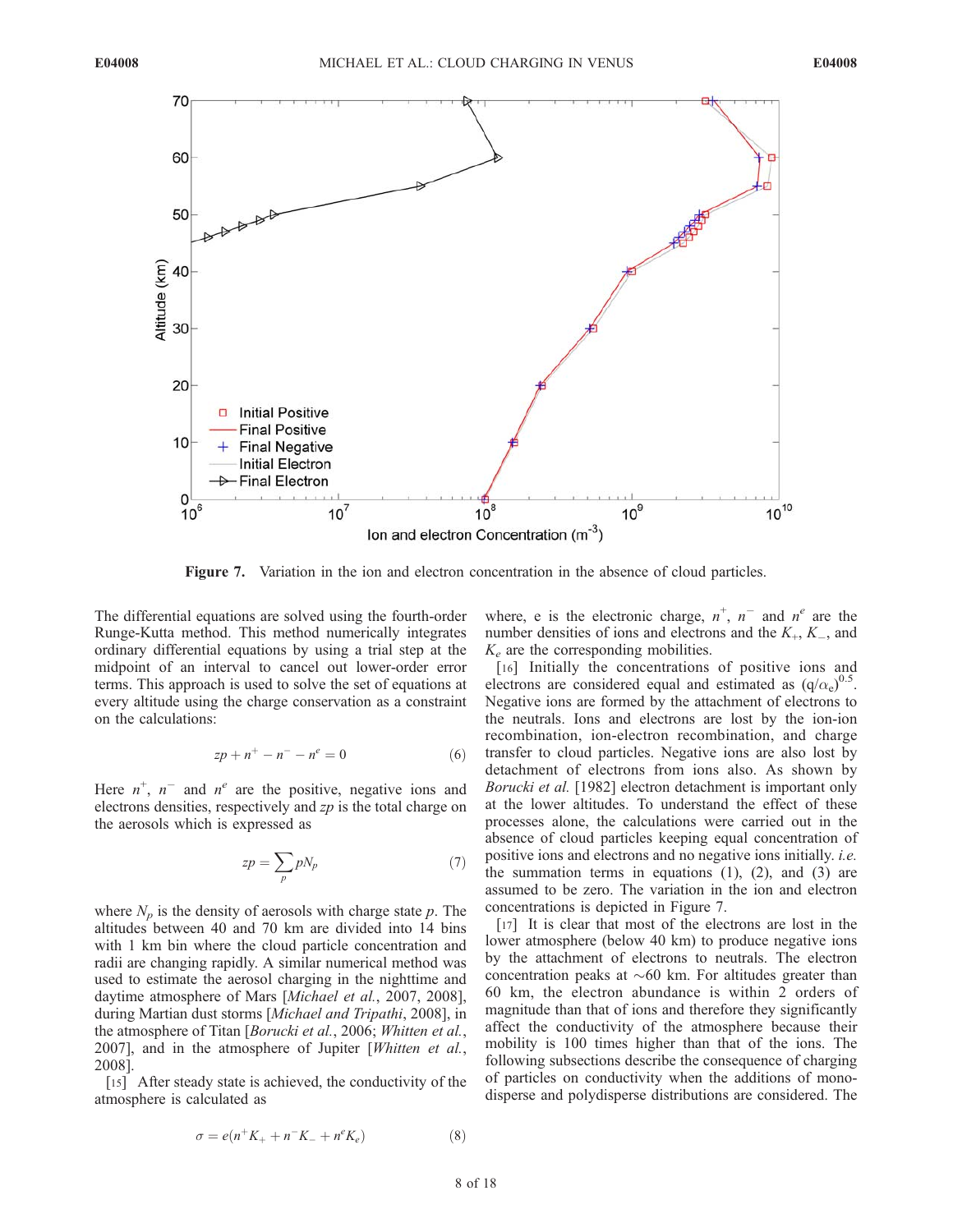

Figure 8a. Probability of charging of cloud particles at various altitudes using monodisperse distribution of particles.

implications of these charging to the lightning in the atmosphere are also discussed.

## 5. Results and Discussion

#### 5.1. Monodisperse Distribution

[18] The calculations were carried out using the particle concentration and effective radius as shown in Figures 1a and 1b. For the monodisperse distributions considered, the summation over  $k$  is removed in equations (1), (2), (3), and (5) since the radius of the particles is considered constant for a given altitude. Figure 8a presents charge distribution in terms of probability at a few altitudes in the atmosphere. The charge distribution is calculated as the ratio of the concentration of particles in a charge bin to the total concentration of particles at a given altitude. At 45 km, the charge distribution over the particles is almost symmetric as the concentrations of positive and negative ions are almost equal and the electron concentration is about 3 orders of magnitude smaller than the ion concentrations. As the altitude increases (up to 55 km) the electron concentration increases and there is an enhancement in the fraction of negatively charged particles. Though the electron concentration is higher at 60 km, the particle size decreases and therefore the attachment coefficient decreases. Consequently the particle charging decreases as depicted in Figure 8a. A similar situation obtains at 70 km. Figure 8b presents the mean charge per particle at each altitude.

[19] Figure 9 presents the charge distribution on particles for the 40 to 70 km altitude range. The concentration is presented on a logarithmic scale in the color map. It is clear that the maximum charge accumulation to the particles occurs at altitudes between 45 and 50 km, where large particles exist. The concentration of negatively charged particles peaks at 40 charges on the particles at 55 km owing to the effect of highly mobile electrons. Similarly, the higher concentration of negatively charged particles at 60 km is also attributed to the presence of electrons. The charge distribution is almost symmetric at altitudes less than 45 km and greater than 65 km as there are almost equally mobile positive and negative ions present in equal number and the concentration of electrons are  $\sim$ 3 to 4 orders of magnitude less than that of the ions.

[20] Figure 10 presents the variation in the concentrations of ions and electrons due to the attachment to cloud particles. The concentration of negative ions is assumed zero initially and therefore is not shown. Negative ions are produced by the electron attachment to neutrals and are lost by charge transfer to particles. To understand the effect of particle charge transfer on negative ions, the concentration of negative ions in Figure 10 is compared with that in Figure 7. There is a reduction in the ion concentration at altitudes between 45 and 70 km, which is qualitatively similar to the results of *Borucki et al.* [1982]. The maximum reduction in the ion concentration occurs at 50 km, a trend similar to that of *Borucki et al.* [1982]. The present study shows that the negative and positive ion concentrations decreased by factors 5 and 3, respectively at 50 km. The ion concentrations estimated by Borucki et al. [1982] denote that a reduction of about an order of magnitude occurs at 50 km. This difference can be attributed to the utilization of updated particle profile. The total surface area of particles is about an order of magnitude less than that used by Borucki et al. [1982] which reduces the rate of attachment of ions to particles.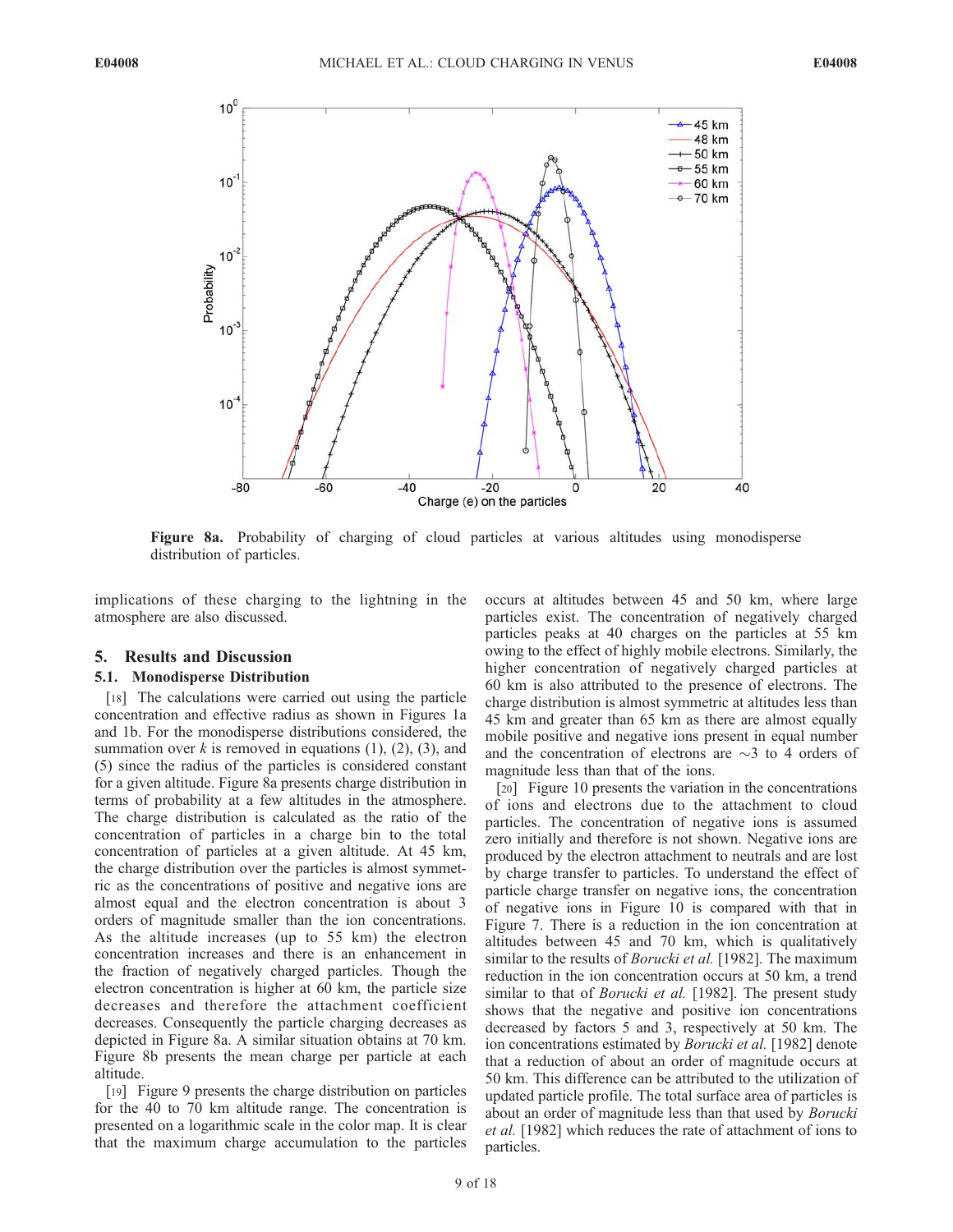

Figure 8b. Mean charge per cloud particle at various altitudes using monodisperse distribution of particles.



Figure 9. Charge distribution on cloud particles for monodisperse distribution. The x axis represents the electronic charge on the particles. Color scale is the logarithm of the concentration of particles in  $m^{-3}$ .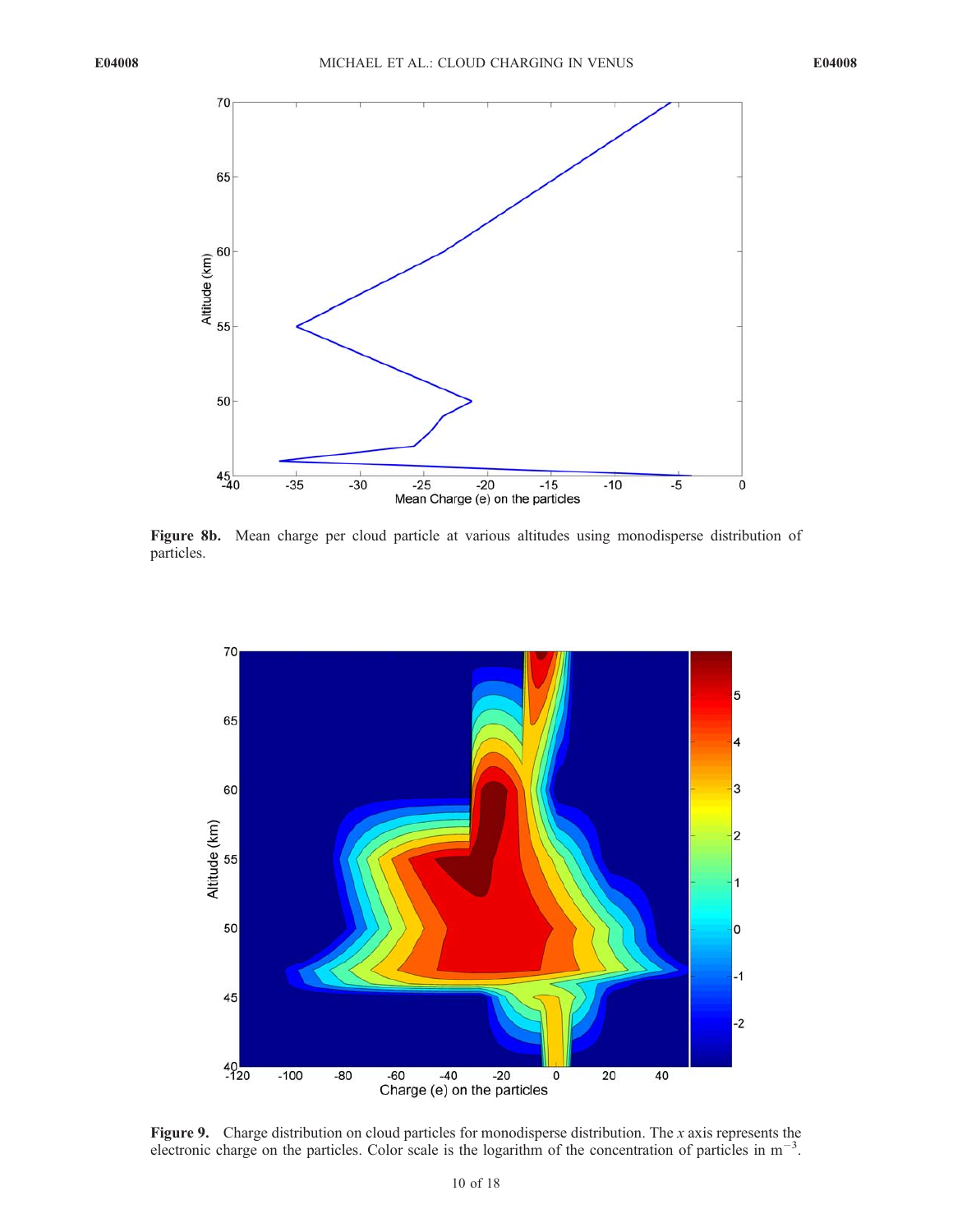

Figure 10. Initial and final concentrations of ions and electrons with the monodisperse distribution of cloud particles.

## 5.2. Polydisperse Distribution

[21] In the polydisperse distribution of particles, the radii of particles spread over the range of 0.02  $\mu$ m to 10  $\mu$ m as given in Figure 2. The steady state charge distribution at 46 km (lower cloud) is presented in Figure 11. It is seen that in the lower size region, the probability of particles acquiring charges more than 2 charges is very small while the probability of neutral particles is greatly increased. Larger particles have a higher probability of acquiring more charges. Ion-particle attachment coefficients play a role here



Figure 11. Probability of cloud particle charging at 46 km for polydisperse distribution. Negative  $(-2)$ particles in the legend means the probability to accumulate two negative charges on a particle.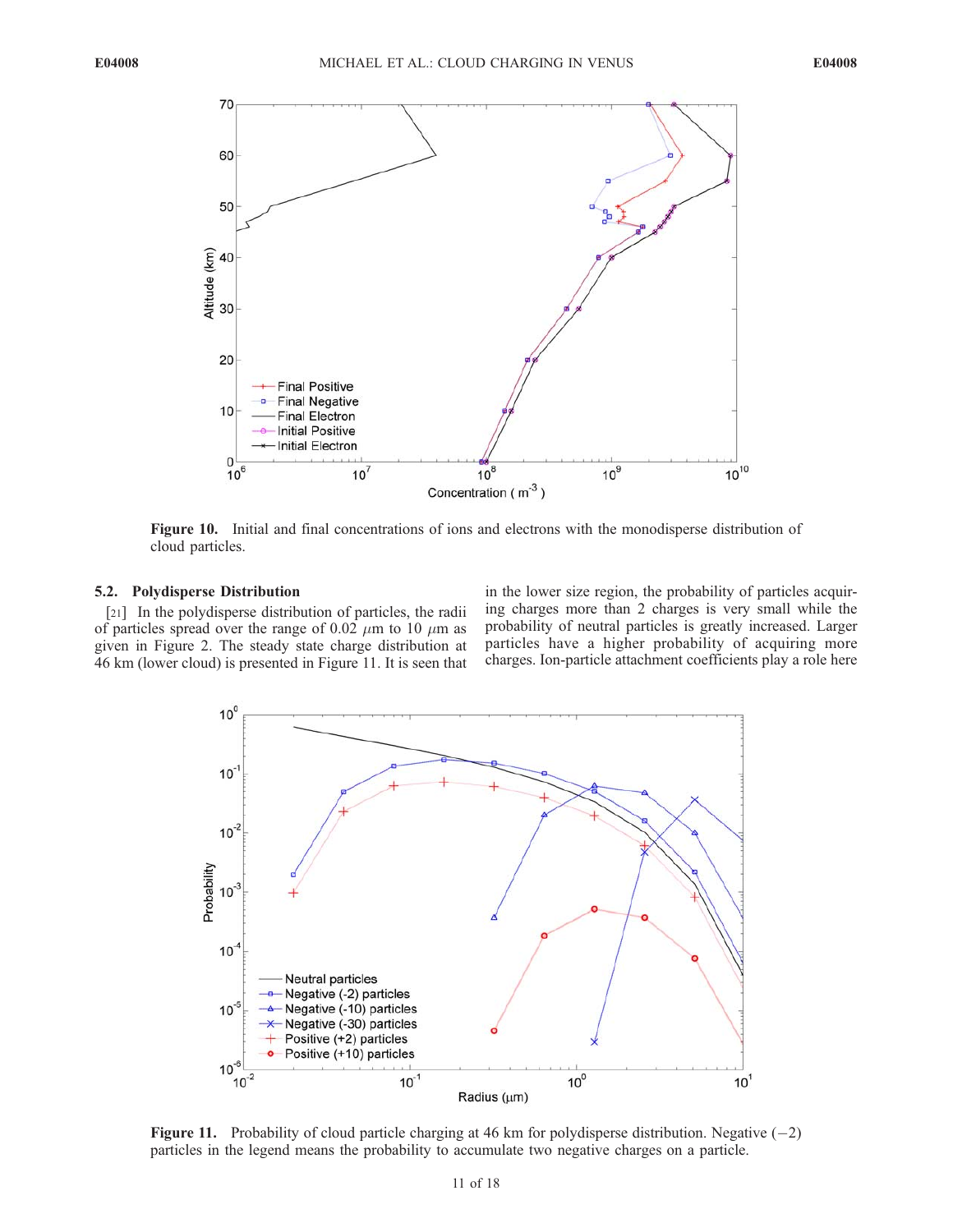

**Figure 12.** Charge distribution on cloud particles at 46 km with polydisperse distribution. The x axis represents the electronic charge on the particles. Color scale is the logarithm of the particle concentration  $\sin^2 m^{-3}$ .

as for smaller particles the attachment coefficients are much smaller than that of the larger particles as depicted in Figures  $6a-6c$ . The ratio of the charge on a particle to the radius of the particle is calculated and found that the ratio is almost independent of the radius of the particle. It implies that larger particles accumulate greater number of charges as their attachment coefficient is higher. It can also be noted that more negatively charged particles are created than positively charged ones at all radius bins. The higher concentration of negatively charged particles is attributed to the presence of highly mobile electrons, though in lower abundance.

[22] Figure 12 presents the contour of the charge distribution of particles at 46 km. The color map is the logarithm of the concentration of particles. The charge distribution skews toward the negative side for bigger particles owing to the presence of highly mobile electrons and also owing to the higher attachment coefficients.

[23] Figures 13 and 14 are similar to Figures 11 and 12 for 49 km (middle cloud). It is evident from Figure 13 that the probability of the bigger particles accumulating large number of charges is higher than that of smaller particles owing to the higher attachment rates. The contour presented in Figure 14 shows that the maximum concentration inclines toward the negative side for larger particles owing to the presence of highly mobile electrons. Chauzy and Despieu [1980] measured the charge accumulated by the rain drops in the terrestrial atmosphere and found that larger drops carried more negative charges.

[24] Similarly, Figures 15 and 16 present the probability of charging and the charge distribution at 55 km (upper cloud). It is clear from Figure 15 that even for particles of

size 0.1  $\mu$ m, the probability of particles being negatively charged is greater than that of remaining neutral, contrary to that in the middle and lower cloud. This is due to the presence of the highly mobile electron at a higher concentration at this altitude. All particles have a higher probability for being negatively charged than positively charged. The contours in the Figure 16 show the very large negative charges accumulated by the bigger particles.

[25] Figure 17 presents the initial and final concentrations of ions and electrons. The altitude profile is qualitatively similar to the case of monodisperse distribution and that of Borucki et al. [1982]. The maximum reduction in the ion concentration occurs at 50 km in agreement with that of the monodisperse case and that of *Borucki et al.* [1982].

[26] The magnitude of reduction for the polydisperse case is smaller (by a factor of 2 to 3) than that of the case of monodisperse distribution because the particles are distributed over a wide range of radii and the resulting attachment rate is much smaller than the case that assumes all the particles are of bigger size. The effective attachment coefficient of the polydisperse particles was calculated and compared with that of the monodisperse particles. It was found that the attachment rate for the monodisperse particles was higher up to a factor of 6 than that of the polydisperse case.

[27] Figure 18 presents the conductivity of the atmosphere calculated using equation (8). To understand the significance of cloud particles, the calculations were carried out in the presence and absence of particles. The conductivity of the atmosphere with the monodisperse distribution of particles shows a similar trend to Borucki et al. [1982], where maximum reduction in conductivity occurs at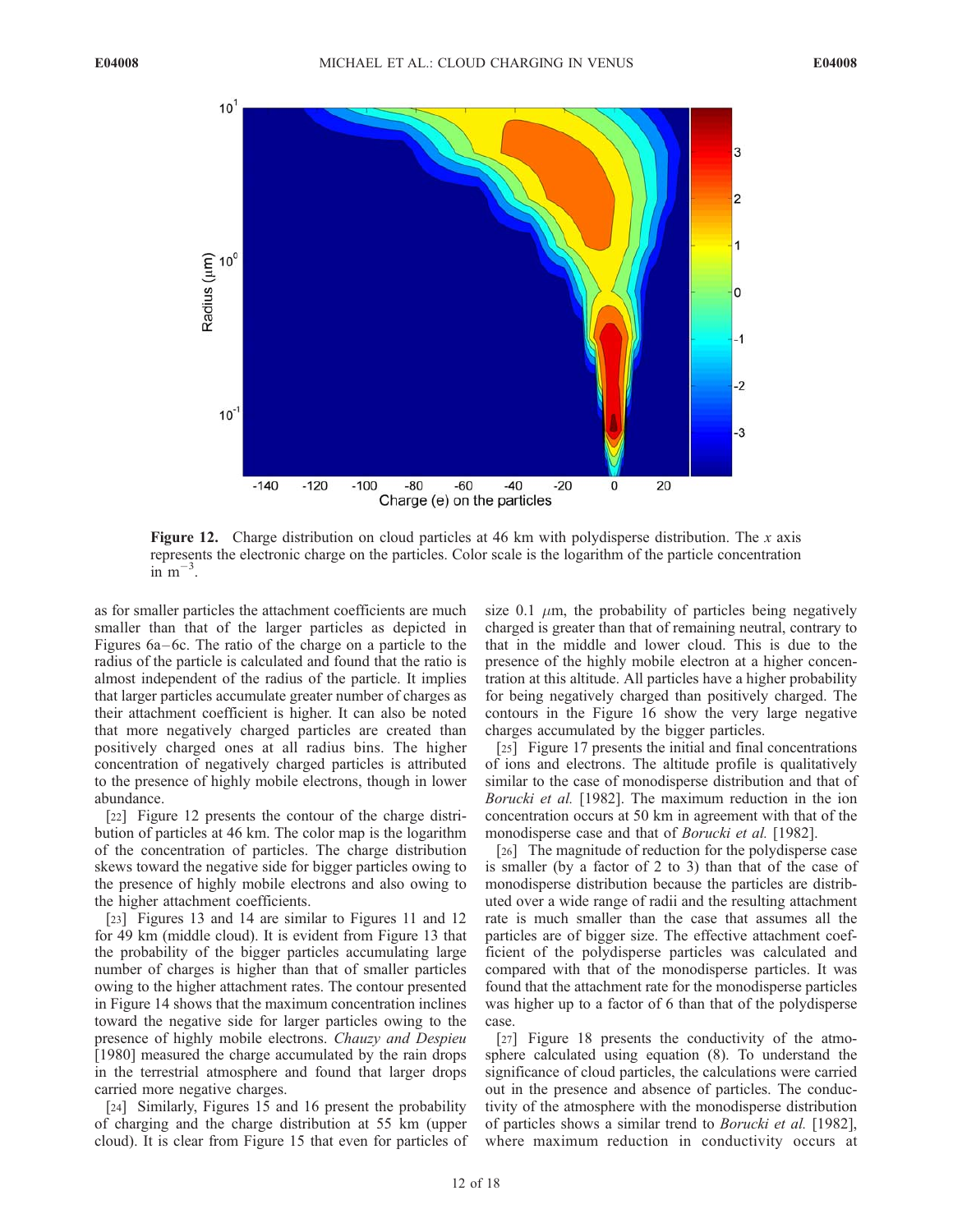

**Figure 13.** Probability of cloud particle charging at 49 km for polydisperse distribution. Negative  $(-2)$ particles in the legend means the probability to accumulate two negative charges on a particle.

 $\sim$  50 km, with decreasing influence of cloud particles at altitudes greater than 50 km. The magnitude of reduction in the conductivity at 50 km (factor of  $\sim$ 3) is smaller in the present work than reported by *Borucki et al.* [1982] ( $\sim$  an order of magnitude). This is probably because the

total surface area of particles is about an order of magnitude less than that used by Borucki et al. [1982] which reduces the rate of attachment of ions to particles. [28] Another interesting aspect to note is that, with

polydisperse distribution of particles, the drop in conduc-



Figure 14. Charge distribution on cloud particles at 49 km with polydisperse distribution. The x axis represents the electronic charge on the particles. Color scale is the logarithm of the particle concentration.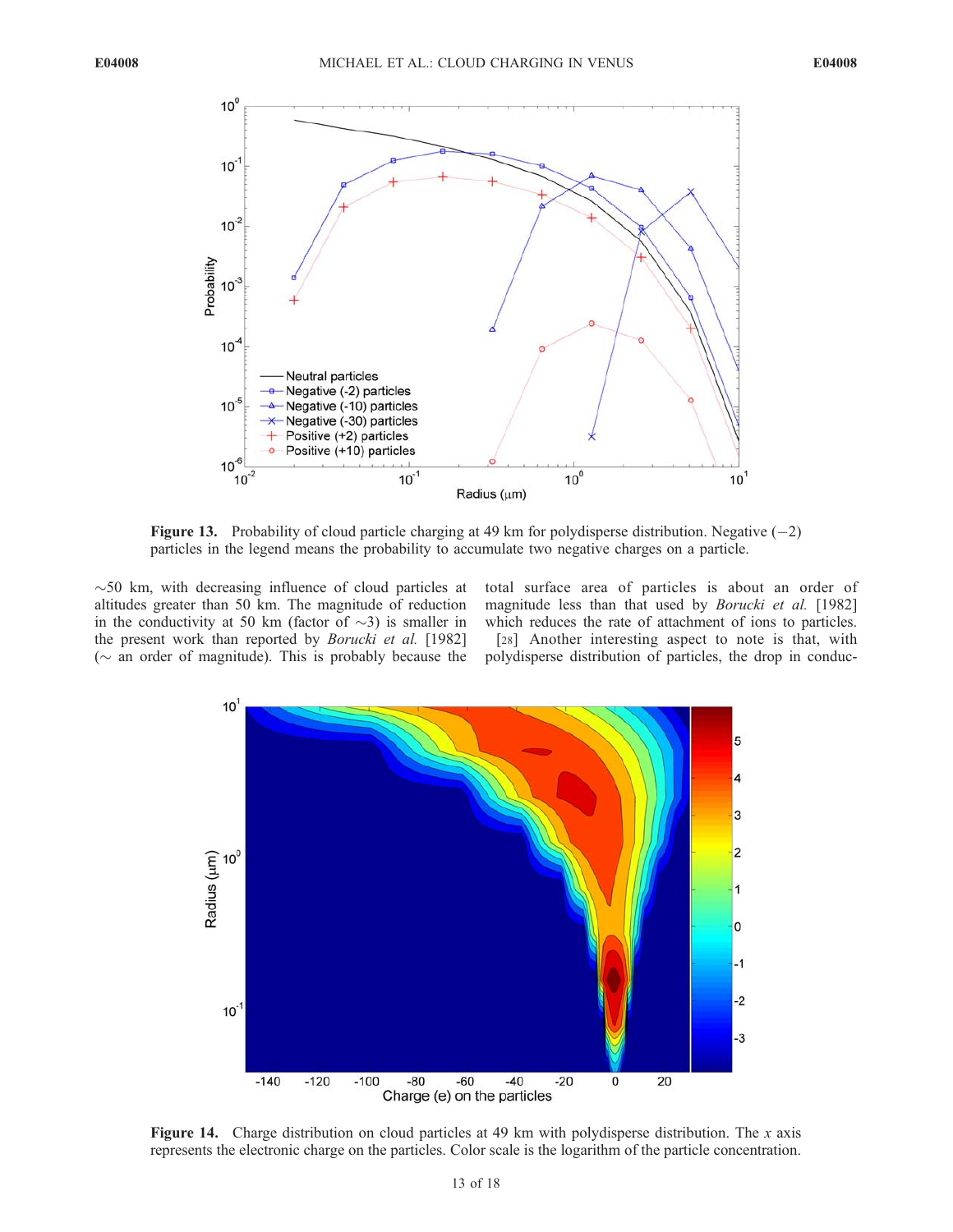

Figure 15. Probability of cloud particle charging at 55 km for polydisperse distribution.

tivity is lesser than the monodisperse case. At 50 km, where the effect is maximum, the conductivity was reduced by only about a factor of 2. The polydisperse distribution of cloud particles, which is a more realistic scenario, considers

particles distributed over a size range of 0.02  $\mu$ m to 10  $\mu$ m, whereas in the monodisperse case all the particles are of the size  $\sim$ 8  $\mu$ m. As the attachment coefficients are larger for bigger particles, the attachment rate is much larger, while



**Figure 16.** Charge distribution on cloud particles at 55 km with polydisperse distribution. The x axis represents the electronic charge on the particles. Color scale is the logarithm of the particle concentration  $\sin^2 m^{-3}$ .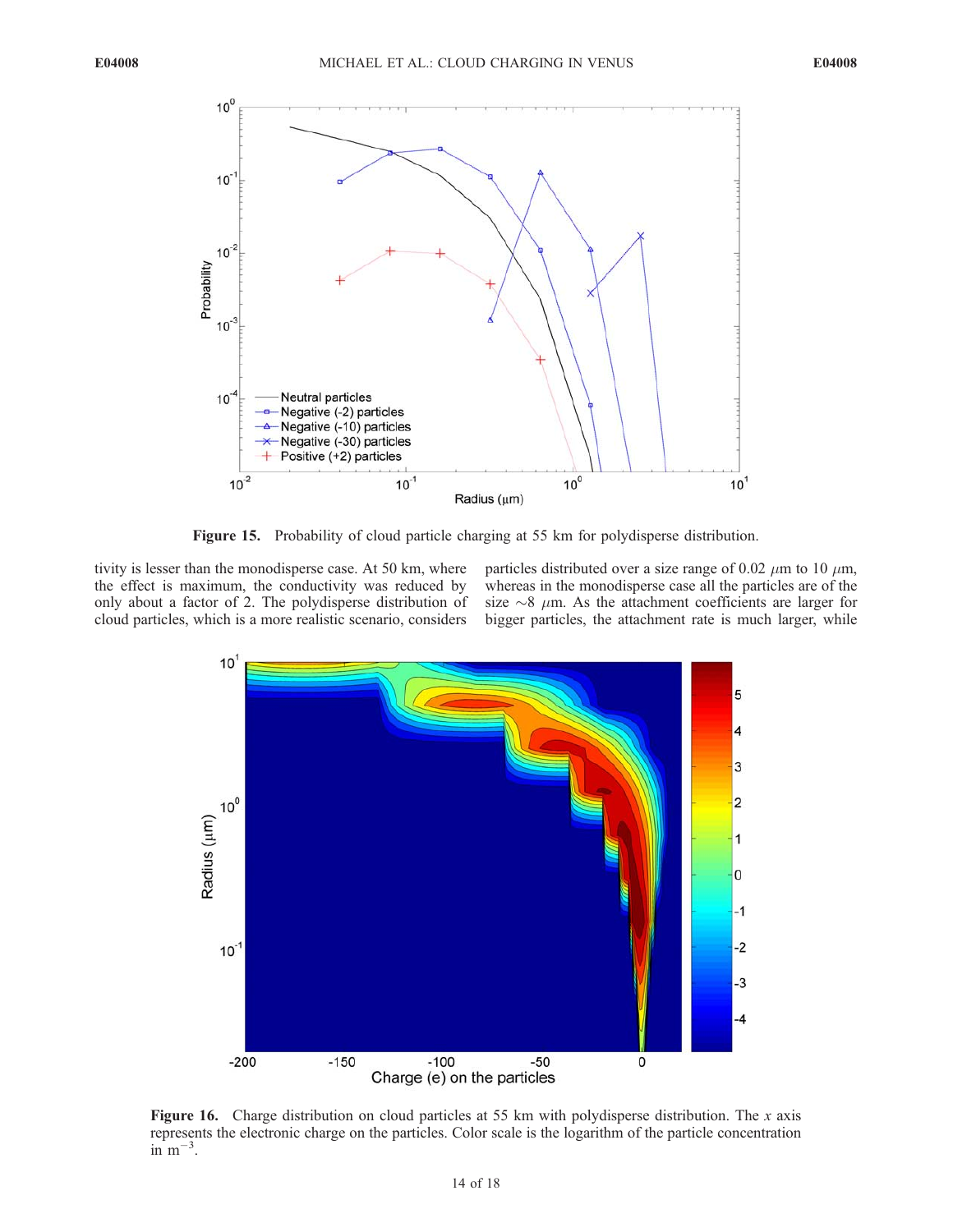

Figure 17. Initial and final concentration of ions and electrons when the distribution of particles is considered polydisperse.

using the monodisperse case. The effective attachment coefficients of the polydisperse distributed particles are found to be less by factors of 6 to 2 in the altitude region of 45 to 60 km compared to that of the monodisperse distributed particles. Though it is more convenient and computationally less expensive to use monodisperse distribution in the model, doing so overestimates the effect of cloud particles on atmospheric conductivity.

[29] *Rossow* [1978] calculated the time constants for the cloud microphysical processes in the atmospheres of Earth, Venus, Mars and Jupiter. Carlson et al. [1988] used the same method to calculate the time constants of predominant cloud microphysical processes in the atmospheres of giant planets. The time constants for coagulation  $(>10^4$  s), evaporation ( $>10^5$  s), sedimentation ( $>10^3$  s) [*Rossow*, 1978], are found to be greater than the time required for the charging to



Figure 18. Altitude profile of conductivity for various conditions in the atmosphere of Venus.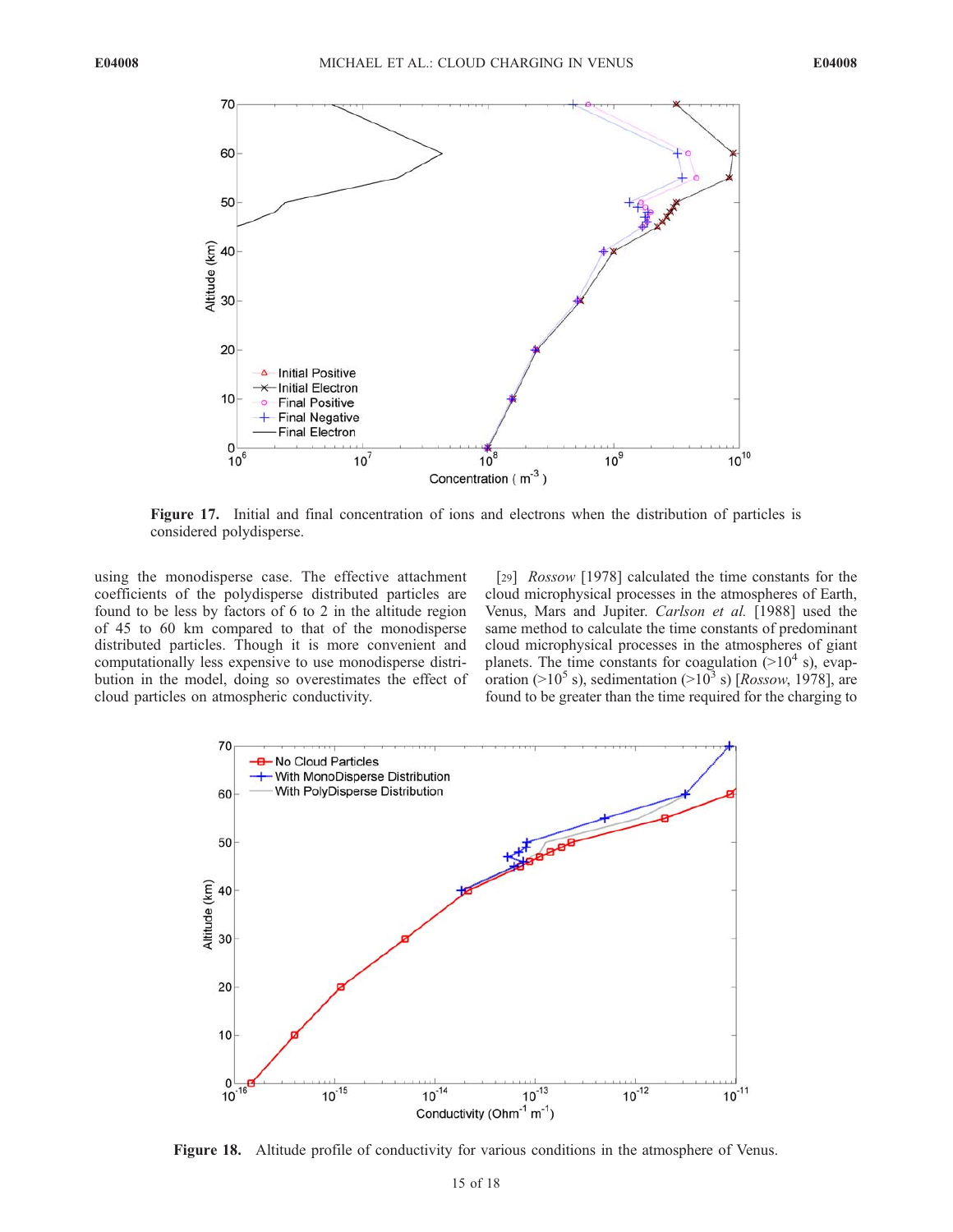

Figure 19. Ratio of total positive to negative charges accumulated on the cloud particles.

reach the steady state ( $\leq 10^3$  s). Pruppacher and Klett [1997] estimated the time constant for cloud droplet charging by ion diffusion close to the surface of the Earth as 400 s. Therefore the results presented would not be affected by the assumption of the same shape of the size distribution throughout the charging calculation.

## 5.3. Implications for Lightning in the Atmosphere

[30] *Russell et al.* [2007] observed signals which appear to be due to the lightning from the clouds using a magnetometer onboard Venus Express spacecraft. The signals obtained occurred in bursts, with rapidly varying amplitudes, and variable interburst spacings and durations. Russell et al. [2007] reported observations of strong circularly polarized electromagnetic waves which appear as bursts of radiation lasting 0.25 to 0.5 s and have the expected properties of whistler mode signals generated by lightning discharges in the clouds of Venus. The waveforms indicate an impulsive current source similar to terrestrial lightning and also, the intermittent appearance of the bursts is like the occurrence pattern expected from a weatherassociated phenomenon [Russell et al., 2007].

[31] Figure 19 presents the ratio of positive to negative charges acquired by the droplets of different sizes. It can be seen that in the lower cloud region the charge ratio is similar for particles of size less than 0.06  $\mu$ m, whereas the ratio becomes much larger for larger particles in the middle and upper cloud regions. This suggests that there are more negatively charged particles in the middle and upper cloud region compared to the lower cloud region. As mentioned earlier, generation of more negatively charged particles at greater altitudes is due to the presence of larger concentration of highly mobile electrons, which get easily attached to particles, especially larger ones. It is clearly visible from Figure 19 that the ratio of the positive to negative charges

shows a steep decrease for altitudes greater than 50 km and becomes saturated or changes direction for altitudes greater than 60 km. The occurrence of such a large charge separation is in agreement with the suggestion of Russell et al. [2006] that the middle cloud droplets can be charged like the cloud droplets on the terrestrial atmosphere where the temperature and pressure are similar. If vertical winds exist, then large particles can be physically separated from the small and an electric field will be generated. The electric field will build to the point where one of two situations occurs; either the electric current caused by the electric field limits the electric field to a value below the breakdown value, or the electric field exceeds that value and an electrical discharge occurs. An order of magnitude calculation given below shows that lightning discharges in the 40 to 70 km altitude range is highly unlikely.

[32] For the pressure range of interest, breakdown electric fields will be of the order  $10^5$  to  $10^6$  volts m<sup>-1</sup> [Roussel-Dupré et al., 2008], which is similar to the terrestrial atmosphere. On the basis of the conductivities calculated  $(i.e., \sim 10^{-13} \text{ ohm}^{-1} \text{ m}^{-1})$ , the corresponding leakage currents would be  $10^{-8}$  to  $10^{-7}$  Am<sup>-2</sup>. To reach the breakdown electric field, the charging current must exceed the leakage current. Even if the entire formation rate of electrons by GCR ( $\sim$ 3  $\times$  10<sup>7</sup> e s<sup>-1</sup> m<sup>-3</sup>) went into charging the small aerosols and the vertical wind were just large enough (i.e.,  $2 \times 10^{-3}$  m s<sup>-1</sup>) to levitate the small aerosols without levitating the large 4  $\mu$ m radius particles, the charging current would be no larger than  $10^{-14}$  Am<sup>-2</sup>, many orders of magnitude too low to generate the electric field necessary for a lightning discharge. In the horizontal direction also, there is no obvious mechanisms to provide the work required to separate charges and, therefore, a lightning discharge is not expected.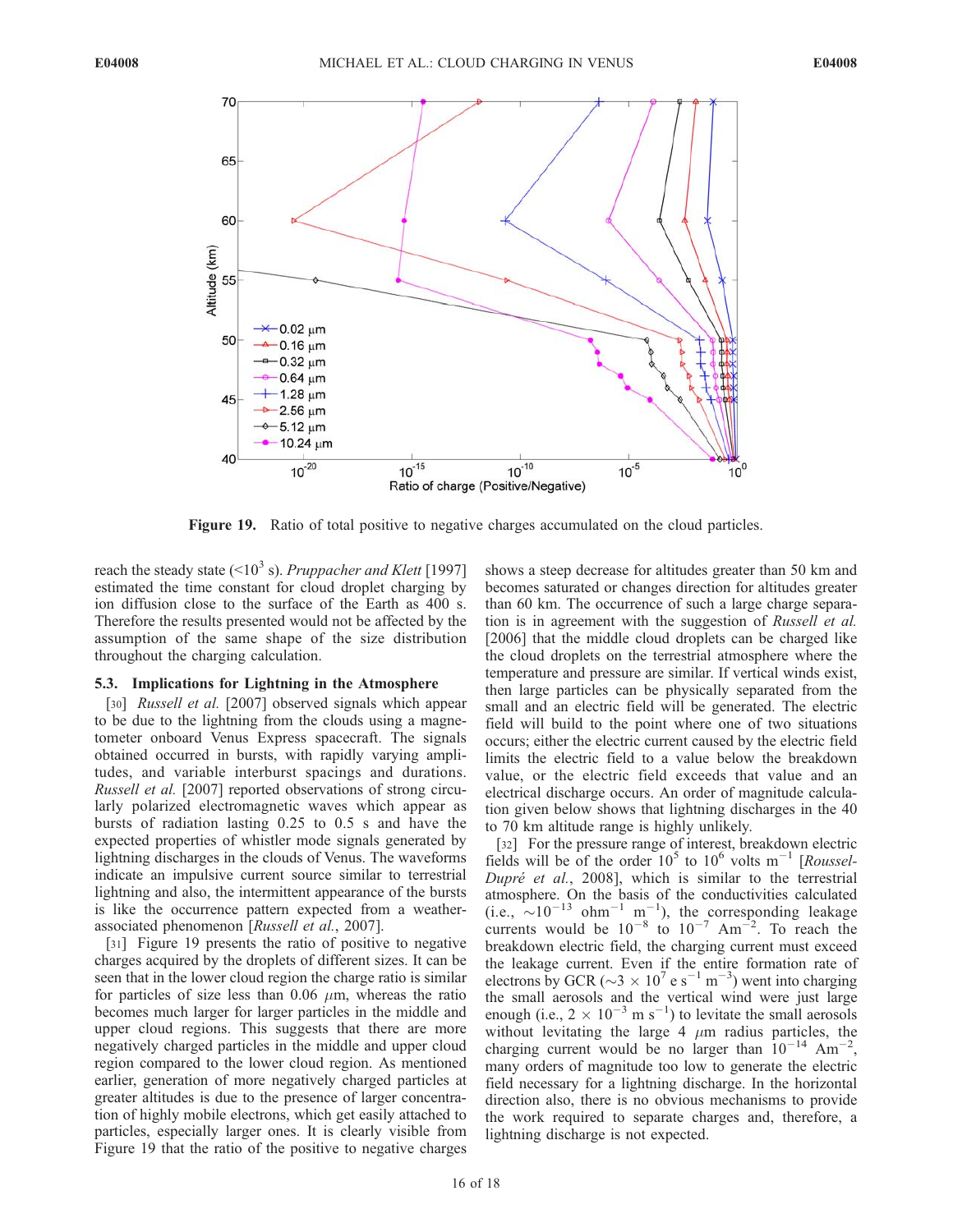[33] *Tzur and Levin* [1982] modeled the electric field near the surface of Venus by diffusion and conduction currents. It was found that a maximum of 30  $\text{Vm}^{-1}$  can be produced by diffusion at the surface and expected that if there is a charge separation within the cloud layers, it can affect the magnitude of the field [*Tzur and Levin*, 1982]. As the charging process studied here is more rapid than the particle-particle interaction and vertical transport, such a charge separation and development of electric field which can activate lightning seems unlikely in the atmosphere of Venus.

## 6. Conclusions

[34] Charging of cloud droplets in the atmosphere of Venus is examined in the present work. Charging occurs by the charge transfer by ions and attachment of electrons to the particles. GCR are the major source of ions and electrons in the altitudes of interest. Charge balance equations are constructed to estimate the steady state concentration of ions, electrons and particles which are charged as well as neutral. Both monodisperse and polydisperse distributions of particles were used and the results were compared. The present results compare favorably with those of Borucki et al. [1982] when the differences of aerosol properties are considered.

[35] The following are the major conclusions of the study: (1) Large number of charges are accumulated on particles in the altitude region 48 to 55 km because of the existence of larger sizes and greater concentration of particles. (2) Maximum reduction in ion concentration (at 50 km) was found to be a factor of 5 for monodisperse distribution of particles in the cloud layer, while Borucki et al. [1982] observed a maximum drop of an order of magnitude due to the higher surface area of the particles used in those calculations. (3) For polydisperse distribution of particles, the maximum reduction in ion concentration was found to be only a factor of 3, as the effective attachment coefficients of the polydisperse particles are lower than those of monodisperse distributed particles. (4) Therefore, monodisperse distribution overestimates the reduction in conductivity, though it is more convenient and computationally less expensive than the more realistic polydisperse distribution of particles. (5) Charging of aerosols by energetic particles and the separation of charge due to differential charging and vertical winds appears to be inadequate to generate the electric fields necessary to cause the lightning events some investigators have observed.

#### References

- Aplin, K. (2006), Atmospheric electrification in the solar system, Surv.  $Geophys., 27, 63-108, 10111007/s10712-005-0642-9.$
- Arnold, H. R. (1964), Comments on a paper, ''Collisional detachment and the formation of an ionospheric C region" by Pierce, E.T., J. Res. Natl. Bur. Stand. U.S., Sect. D, 68, 215 – 217.
- Bell, J. F., III, D. Crisp, P. G. Lucey, T. A. Ozorski, W. M. Sinton, S. C. Willis, and B. A. Campbell (1991), Spectroscopic observations of bright and dark emission features on the night side of Venus, Science, 252, 1293 – 1296, doi:10.1126/science.252.5010.1293.
- Bertaux, J. L., et al. (2007), SPICAV on Venus Express: Three spectrometers to study the global structure and composition of the Venus atmosphere, Planet. Space Sci., 55, 1673-1700, doi:10.1016/j.pss. 2007.01.016.
- Borucki, W. J., Z. Levin, R. C. Whitten, R. G. Keesee, L. A. Capone, O. B. Toon, and J. Dubach (1982), Predicted electrical conductivity between 0 and 80 km in the Venusian atmosphere, Icarus, 51, 302-321, doi:10.1016/0019-1035(82)90086-0.
- Borucki, W. J., J. W. Dyer, J. R. Phillips, and P. Pham (1991), Pioneer Venus orbiter search for Venusian lightning, J. Geophys. Res., 96, 11,033 – 11,043, doi:10.1029/91JA01097.
- Borucki, W. J., R. C. Whitten, E. L. O. Bakes, E. Barth, and S. N. Tripathi (2006), Predictions of the electrical conductivity and charging of the aerosols in Titan's atmosphere  $6/20/05$ , Icarus, 181, 527-544, doi:10.1016/j.icarus.2005.10.030.
- Carlson, B. E., W. B. Rossow, and G. S. Orton (1988), Cloud microphysics of giant planets, J. Atmos. Sci., 45, 2066 – 2081, doi:10.1175/1520- 0469(1988)045<2066:CMOTGP>2.0.CO;2.
- Carlson, R. W., L. W. Kamp, K. H. Baines, J. B. Pollack, D. H. Grinspoon, T. Encrenaz, P. Drossart, and F. W. Taylor (1993), Variations in Venus cloud particle properties: A new view of Venus's cloud morphology as observed by the Galileo near-infrared mapping spectrometer, Planet. Space Sci., 41, 477-485.
- Chauzy, S., and S. Despieu (1980), Rainfall rate and electric charge and size of raindrops of six spring showers, J. Atmos. Sci., 37, 1619 – 1627, doi:10.1175/1520-0469(1980)037<1619:RRAECA>2.0.CO;2.
- Chen, R. H., and A. F. Nagy (1978), A comprehensive model of the Venus ionosphere, J. Geophys. Res., 83, 1133 – 1140, doi:10.1029/ JA083iA03p01133.
- Christophorou, L. G. (1980), Negative ions of polyatomic molecules, Environ. Health Perspect., 36, 3 – 32, doi:10.2307/3429329.
- Crisp, D., et al. (1989), The nature of the near-infrared features on the Venus night side, Science, 246, 506 – 509, doi:10.1126/science. 246.4929.506.
- Crisp, D., et al. (1991), Ground-based near-infrared imaging observations of Venus during the Galileo encounter, Science, 253, 1538 – 1541, doi:10.1126/science.253.5027.1538.
- Desch, S. J., W. J. Borucki, C. T. Russell, and A. Bar-Nun (2002), Progress in planetary lightning, Rep. Prog. Phys., 65, 955 – 997, doi:10.1088/ 0034-4885/65/6/202.
- Esposito, L. W., R. G. Knollenberg, M. Y. Marov, O. B. Toon, and R. P. Turco (1983), The clouds and hazes of Venus, in Venus, edited by D. M. Hunten et al., pp. 484-564, Univ. of Ariz. Press, Tucson.
- Grinspoon, D. H., J. B. Pollack, B. R. Sitton, R. W. Carlson, L. W. Kamp, K. H. Baines, T. Encrenaz, and F. W. Taylor (1993), Probing Venus's cloud structure with Galileo NIMS, Planet. Space Sci., 41, 515-542.
- Gurnett, D. A., W. S. Kurth, A. Roux, R. Gendrin, C. F. Kennel, and S. J. Bolton (1991), Lightning and plasma wave observations from the Galileo flyby of Venus, Science, 253, 1522 – 1525, doi:10.1126/science. 253.5027.1522.
- Gurnett, D. A., P. Zarka, R. Manning, W. S. Kurth, G. B. Hospodarsky, T. F. Averkamp, M. L. Kaiser, and W. M. Farrell (2001), Non-detection at Venus of high-frequency radio signals characteristic of terrestrial lightning, Nature, 409, 313 – 315, doi:10.1038/35053009.
- Hansell, S. A., W. K. Wells, and D. M. Hunten (1995), Optical detection of lightning on Venus, Icarus, 117, 345 – 351, doi:10.1006/icar.1995.1160.
- Hansen, J. E., and J. W. Hovenier (1974), Interpretation of the polarization of Venus, J. Atmos. Sci., 31, 1137 – 1160, doi:10.1175/1520-0469(1974) 031<1137:IOTPOV>2.0.CO;2.
- Hoppel, W. A. (1985), Ion-aerosol attachment coefficients, ion depletion, and the charge distribution on aerosols, J. Geophys. Res., 90, 5917 – 5923, doi:10.1029/JD090iD04p05917.
- Hoppel, W. A., and G. M. Frick (1986), Ion-aerosol attachment coefficients and the steady-state charge on aerosols in a bipolar ion environment, Aerosol Sci. Technol., 5, 1-21, doi:10.1080/02786828608959073.
- Hua, H., and R. H. Holzworth (1996), Observations and parameterization of the stratospheric electrical conductivity, J. Geophys. Res., 101, 29,539 – 29,552, doi:10.1029/96JD01060.
- Imamura, T., and G. L. Hashimoto (1998), Venus cloud formation in the meridional circulation, J. Geophys. Res., 103, 31,349 – 31,366, doi:10.1029/1998JE900010.
- Imamura, T., and G. L. Hashimoto (2001), Microphysics of Venusian clouds in rising tropical air, J. Atmos. Sci., 58, 3597 – 3612, doi:10.1175/1520-0469(2001)058<3597:MOVCIR>2.0.CO;2.
- James, E. P., O. B. Toon, and G. Schubert (1997), A numerical microphysical model of the condensational Venus cloud, Icarus, 129, 147-171, doi:10.1006/icar.1997.5763.
- Jensen, E. J., and G. E. Thomas (1991), Charging of mesospheric particles: Implications for electron density and particle coagulation, J. Geophys. Res., 96, 18,603 – 18,615, doi:10.1029/91JD01966.
- Kawabata, K., D. L. Coffeen, J. E. Hansen, W. A. Lane, M. Sato, and L. D. Travis (1980), Cloud and haze properties from Pioneer Venus polarimetry, J. Geophys. Res., 85, 8129-8140, doi:10.1029/ JA085iA13p08129.
- Keesee, R. G., N. Lee, and A. W. Castleman Jr. (1980), Properties of clusters in the gas phase: V. Complexes of neutral molecules onto negative ions, J. Chem. Phys., 73, 2195 – 2202, doi:10.1063/1.440415.